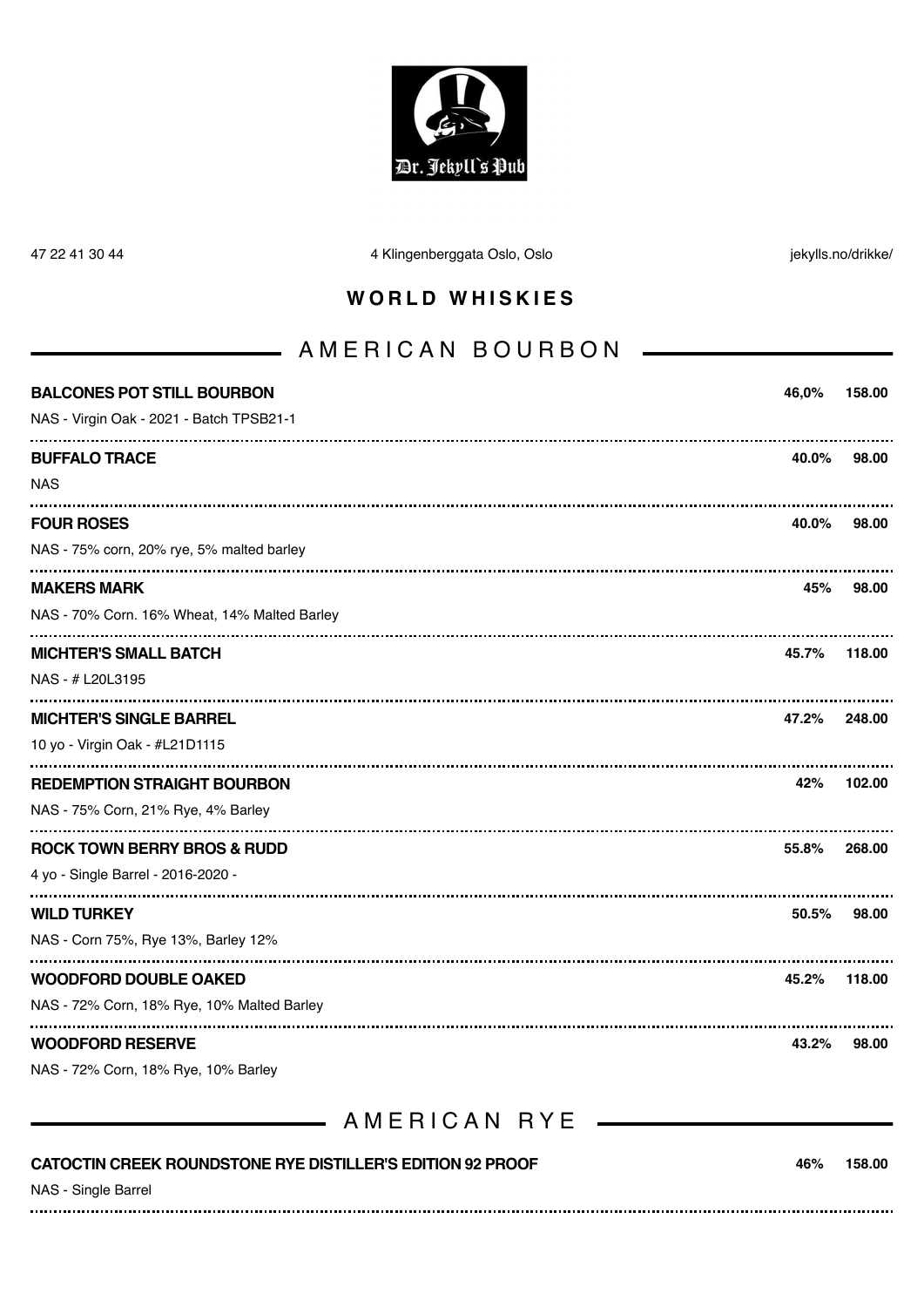## AMERICAN RYE

<u> The Communication of the Communication</u>

| <b>CEDAR RIDGE RYE</b>                                              | 43%   | 158.00 |
|---------------------------------------------------------------------|-------|--------|
| 51 % malted rye - 34 % unmalted rye - 12 % corn - 3 % malted barley |       |        |
| <b>PIKESVILLE RYE</b>                                               | 55.0% | 198.00 |
| 6 yo                                                                |       |        |
| <b>REDEMPTION STRAIGHT RYE</b>                                      | 46.0% | 102.00 |
| NAS - 95% Rye, 5% Barley - #L-01                                    |       |        |
| <b>SAZERAC RYE</b>                                                  | 45%   | 138.00 |
| NAS - 51% Rye, 39% Corn, 10% Barley                                 |       |        |
| <b>WHISTLEPIG OLD WORLD</b>                                         | 43%   | 198.00 |
| 12 yo - Sauternes, Port and Madeira Cask Finish                     |       |        |
| <b>WHISTLEPIG</b>                                                   | 46%   | 298.00 |
| 15 yo - 2016                                                        |       |        |
| <b>WOODFORD RESERVE RYE</b>                                         | 45.2% | 98.00  |
| NAS - 33% Corn, 53% Rye, 14% Barley                                 |       |        |

AMERICAN SINGLE MALT

| <b>BALCONES TEXAS</b>                                                         | 53.0% | 98.00  |
|-------------------------------------------------------------------------------|-------|--------|
| NAS - Virgin American Oak - 2020                                              |       |        |
| <b>CEDAR RIDGE SINGLE MALT</b>                                                | 40%   | 158.00 |
| NAS - Bourbon, Wine Barrels from Cedar Ridge Winery, and Solera System Finish |       |        |
| <b>WESTLAND PEATED</b>                                                        | 46.0% | 158.00 |
| 3 yo - Virgin American Oak Casks and Bourbon Casks                            |       |        |
| <b>WESTLAND AMERICAN OAK</b>                                                  | 46.0% | 158.00 |

3 yo - Virgin American Oak Casks and Bourbon Casks

| <b>MELLOW CORN</b>                     | $50.0\%$ | 98.00  |
|----------------------------------------|----------|--------|
| NAS - Virgin Oak - 2021 - Batch BB20-3 |          |        |
| <b>BALCONES BABY BLUE</b>              | 46.0%    | 158.00 |
|                                        |          |        |
|                                        |          |        |
|                                        |          |        |
| _______ AMERICAN SOUR MASH ____        |          |        |

NAS - 81% Corn - Heaven Hill Destillery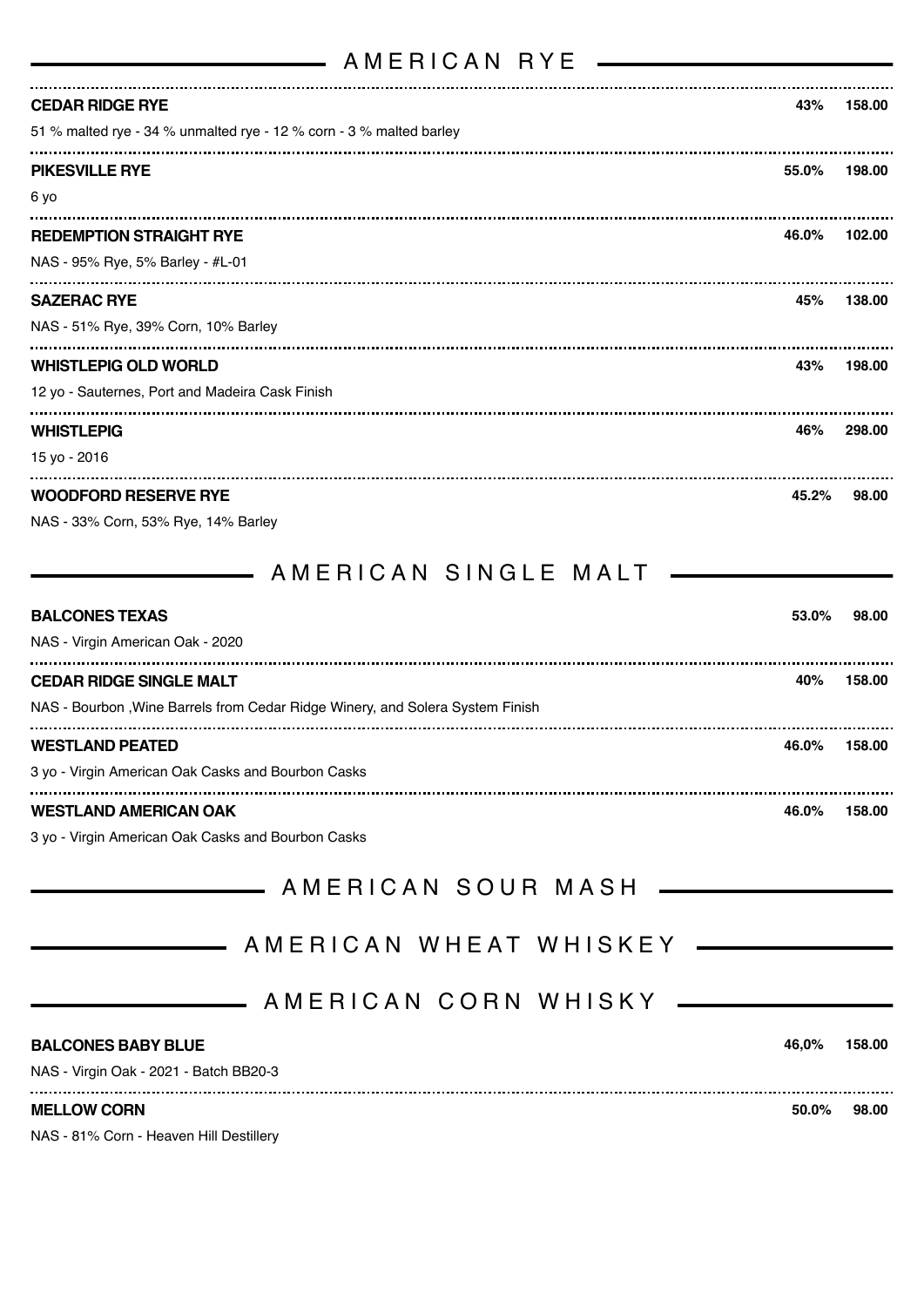|                                                                                             | D E N M A R K  |              |        |
|---------------------------------------------------------------------------------------------|----------------|--------------|--------|
| <b>STAUNING YOUNG RYE</b><br>2 yo - 100% Rye                                                |                |              | 158.00 |
|                                                                                             | FINLAND        |              |        |
| KYRÖ SINGLE MALT RYE (SMALL BATCH NO8)<br>3 yo - 100% Malted Rye                            |                | 47.2%        | 248.00 |
| <b>KYRÖ MALT RYE</b><br>NAS - 100% Finish Rye - 2020                                        |                | 248.00 47.2% | 0.00   |
|                                                                                             | ERANCE         |              |        |
| <b>ARMORIK MILLESIME 02 SINGLE CASK</b><br>13 yo - European Oloroso Sherry Cask - 2002-2015 |                | 55.5%        | 248.00 |
|                                                                                             | <b>IRELAND</b> |              |        |
| <b>HINCH SHERRY CASK FINISH</b><br>10 yo - Bourbon Cask and Sherry Cask Finish              |                | 43,0%        | 138.00 |
| <b>JAMESON</b><br><b>NAS</b>                                                                |                | 50.0%        | 84.00  |
| <b>TEELING OHD AQUAVIT CASK</b><br>NAS - Bourbon and Aquavit Cask Finish - 2021             |                | 46%          | 158.00 |
| <b>TEELING BRABAZON SERIES 2</b><br>NAS - Port Casks - 2017                                 |                | 49.5%        | 198.00 |
| <b>TULLAMORE DEW SINGLE MALT</b><br>14 yo - Bourbon, Port, Madeira and Oloroso Sherry Casks |                | 41,3%        | 158.00 |
| and the company of the company                                                              | INDIA          |              |        |
| <b>AMRUT DOUBLE CASK</b><br>7 yo - Bourbon and Pedro Ximenez Sherry Casks                   |                | 46.0%        | 248.00 |
| <b>AMRUT SINGLE CASK</b><br>4 yo - Bourbon Cask - 005/169 - #3447 - 2009-2014               |                | 60.0%        | 248.00 |
| <b>AMRUT LIGHTLY PEATED LMDW</b><br>6 yo - 2014-2020                                        |                | 60%          | 248.00 |
| <b>AMRUT LMDW</b><br>7 yo - Single Cask Rum - #3872 - 2012-2019                             |                | 60.0%        | 368.00 |
| <b>PAUL JOHN BRILLIANCE</b><br>NAS - Bourbon Casks                                          |                | 46%          | 158.00 |
|                                                                                             |                |              |        |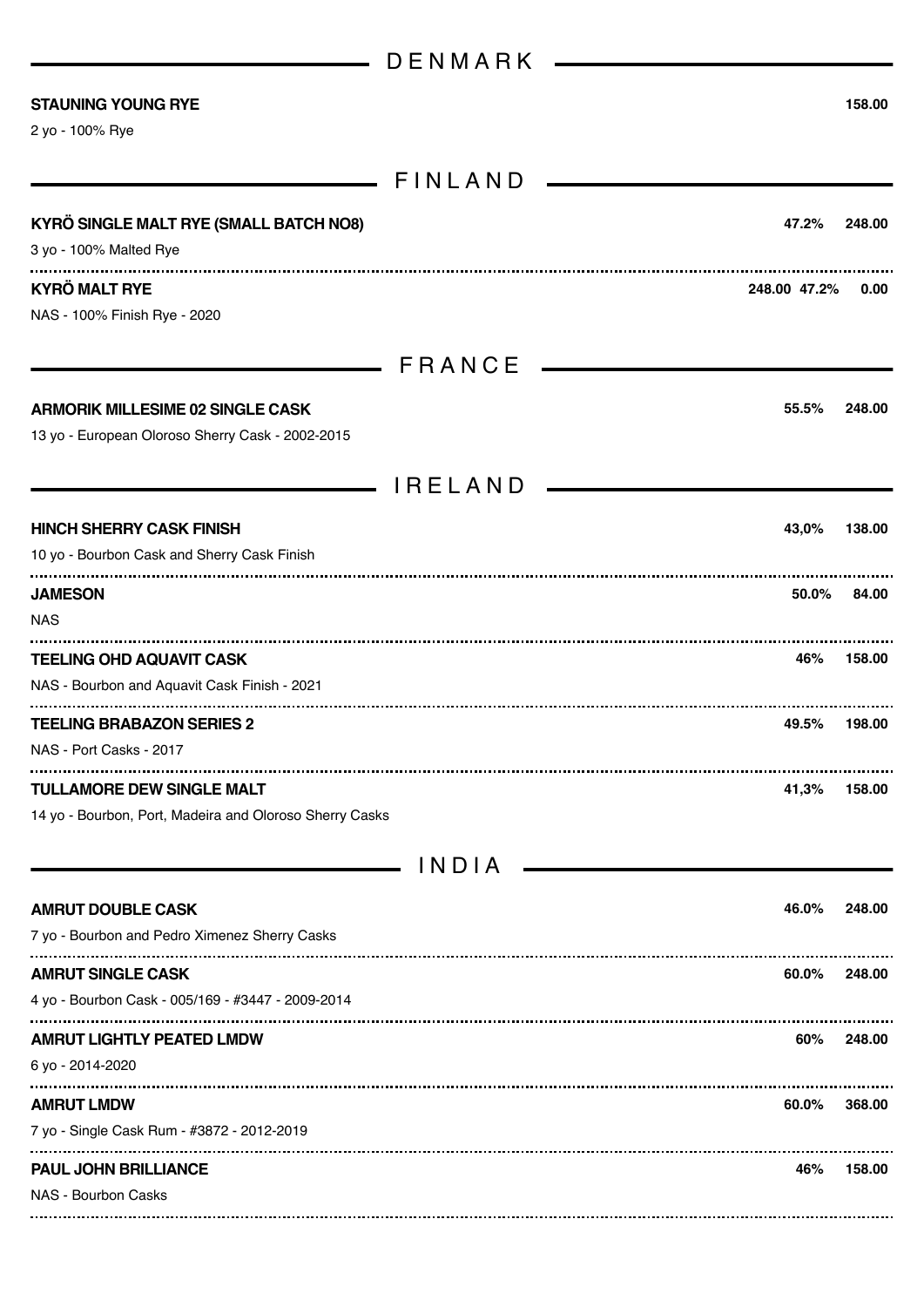| INDIA |  |  |
|-------|--|--|
|-------|--|--|

**PAUL JOHN SELECT CASK 55.5% 198.00**

NAS - Bourbon Casks

 $JAPAN$   $\longrightarrow$ 

| <b>HANYU SEVEN OF CLUBS</b><br>8 yo - Sherry Hogshead and Refill Bourbon Hogshead Cask - 2000-2008                        | 59%   | 1,098.00 |
|---------------------------------------------------------------------------------------------------------------------------|-------|----------|
| <b>HANYU TWO OF DIMONDS</b><br>17 yo - Hogshead and Finished in Bourbon Casks - #9412 - 1991-2008                         | 58.1% | 1,098.00 |
| <b>HANYU ICHIRO'S JOKER</b><br>NAS - Chibidaru, Bourbon, Madeira, Hogshead, Cognac, Puncheon Casks and Sherry Butt - 2014 | 57.7% | 998.00   |
| <b>HANYU</b><br>16 yo - Red Oak Hogshead Cask - #359 - 2000-2016                                                          | 56.6% | 998.00   |
| <b>HANYU</b><br>17 yo - Bourbon and Mizunara Casks - 1990-2007                                                            | 55.5% | 686.00   |
| <b>HANYU</b><br>19 yo - Bourbon and Mizunara Casks - 1988-2007                                                            | 55.6% | 998.00   |
| <b>CHICHIBU BERGUNDY CASK</b><br>7 yo - Bergundy Wine Cask Finish - 2011-2018                                             | 60.0% | 368,00   |
| <b>KARUIZAWA</b><br>19 yo - Single Sherry Cask - #3397 - 1988-2007                                                        | 59.8% | 1,499.00 |
|                                                                                                                           |       |          |
| <b>KARIUZAWA</b><br>29 yo - Oloroso Sherry Casks and Sherry Butt - 1984-2014                                              | 56.7% | 1,272.00 |
| <b>KURAYOSHI</b><br>18 yo                                                                                                 | 50.0% | 368,00   |
| <b>MARS SHINSU KOMAGATAKE LIMITED SINGLE MALT</b><br>NAS - Bourbon Casks - 2020                                           | 50.0% | 198.00   |
| NAGAHAMA PEATED MIZUNARA CASK<br>4 yo - Virgin Mizunara Cask - 2017-2021                                                  | 51.1% | 498.00   |
| NIKKA MIYAGIKYO PEATED DISCOVERY SERIES<br>NAS - 2021                                                                     | 48.0% | 298.00   |
| NIKKA MIYAGIKYO RUM WOOD<br>NAS - Rum Cask Finish - 2017                                                                  | 46.0% | 648.00   |
| NIKKA MIYAGIKYO BOURBON<br>NAS - Refill and First Fill Bourbon Casks - 2018                                               | 46.0% | 328.00   |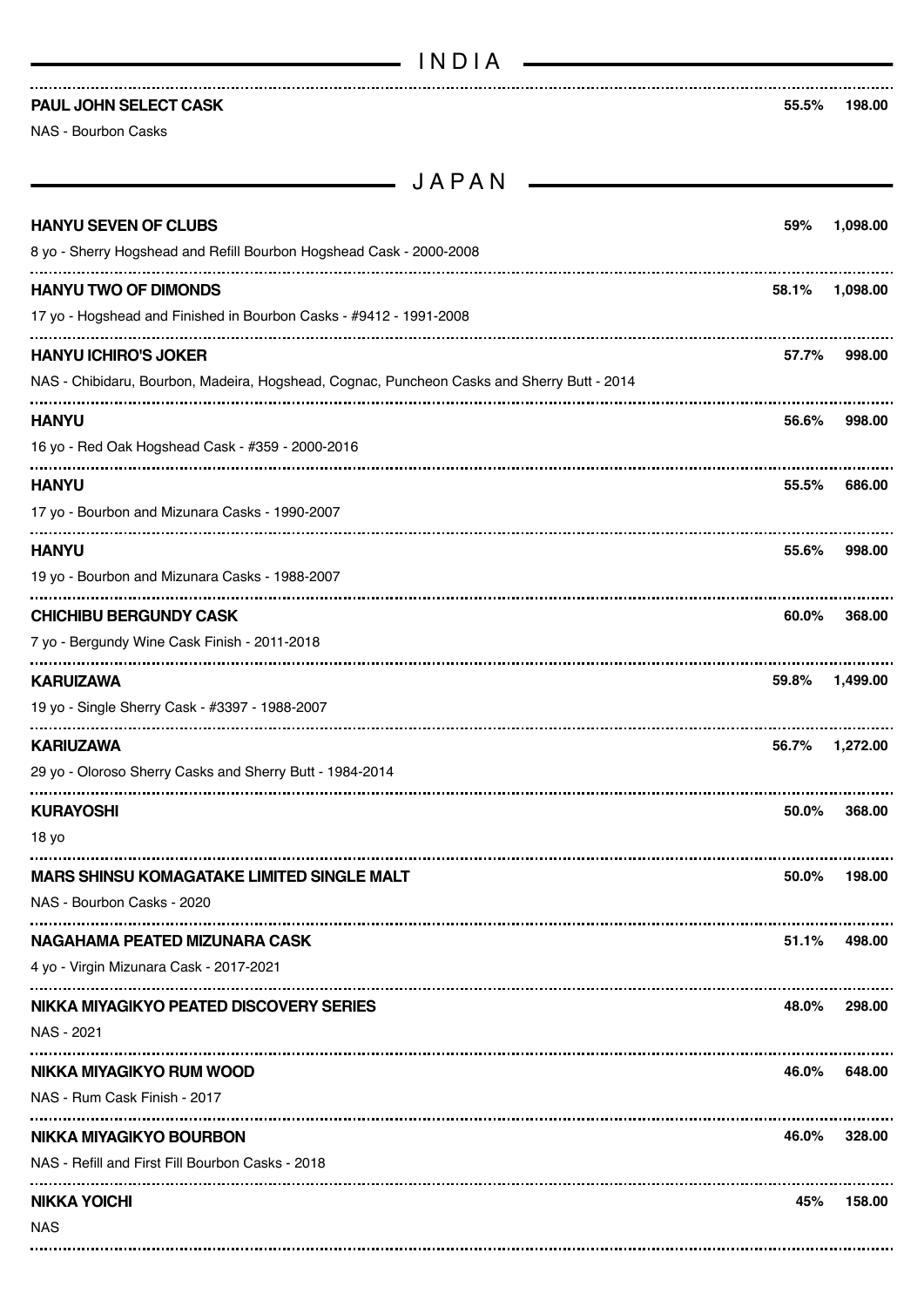| JAPAN                                  |       |          |
|----------------------------------------|-------|----------|
| NIKKA YOICHI UNPEATED DISCOVERY SERIES | 47.0% | 298.00   |
| NAS - 2021                             |       |          |
| <b>NIKKA YOICHI RUM WOOD</b>           | 46%   | 648.00   |
| NAS - Rum Casks Finish - 2017          |       |          |
| NIKKA YOCHI APPLE BRANDY FINISH        | 47%   | 398.00   |
| NAS - Apple Brandy Finish - 2020       |       |          |
| <b>NIKKA YOICHI</b>                    | 52.0% | 572.00   |
| 20 yo                                  |       |          |
| <b>YAMAZAKI</b>                        | 43.0% | 1,272.00 |
| 25 yo - Sherry Casks                   |       |          |

| - BLENDED JAPAN                                                                                                                                                                                             |          |        |
|-------------------------------------------------------------------------------------------------------------------------------------------------------------------------------------------------------------|----------|--------|
| <b>CHICHIBU MALT AND GRAIN</b>                                                                                                                                                                              | 46.0%    | 368.00 |
| NAS - Whisky with whisky sourced from Scotland, Ireland, Canada, and USA, mixed with his own single malt from Chichibu, as well as<br>some older components from now closed distilleries Kawasaki and Hanyu |          |        |
| <b>HIBIKI HARMONY</b>                                                                                                                                                                                       | 43%      | 158.00 |
| NAS - Bourbon, Sherry and Mizunara Casks                                                                                                                                                                    |          |        |
| <b>NIKKA FROM THE BARREL</b>                                                                                                                                                                                | $51.4\%$ | 158.00 |
| <b>NAS</b>                                                                                                                                                                                                  |          |        |
| <b>NIKKA DAYS</b>                                                                                                                                                                                           | 40%      | 128.00 |

NAS - Bourbon Casks

## BLENDED MALT JAPAN

| <b>ICHIRO'S MWR</b>                                | 46.0% | 358.00 |
|----------------------------------------------------|-------|--------|
| NAS - Mizunara Casks                               |       |        |
| <b>MARS SHINSHU KOMAGATAKE X CHICHIBU MALT DUO</b> | 54.0% | 358.00 |
| NAS - 2021                                         |       |        |
| <b>MARS SHINSHU COSMO BLENDED MALT</b>             | 43.0% | 198.00 |
| NAS - Wine Cask Finish                             |       |        |
| <b>NIKKA PURE MALT</b>                             | 43.0% | 458.00 |

21 yo

GRAIN JAPAN